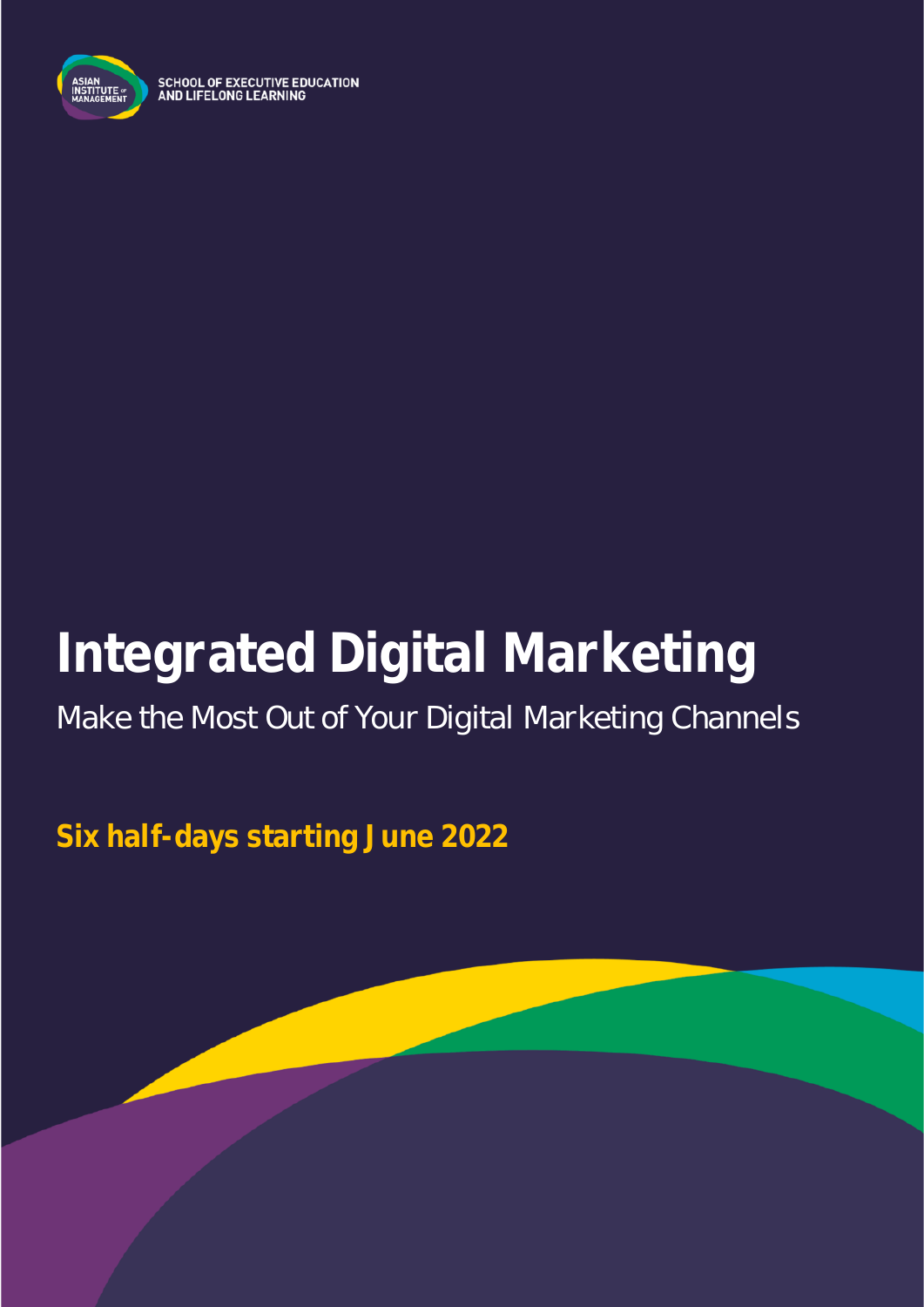

### **Integrated Digital Marketing Online Program**

Make the Most Out of Your Digital Marketing Channels

A lot of businesses already have presence online through their websites and social media; however, not all of them make the most out of their digital marketing channels. Are their websites optimized for search engines and user experience? Are they on the right social media platforms? Are they managing their online reputation correctly? Are they able to establish credibility in their industry through their digital marketing strategy?

In this course, you will be able to answer those questions for your business and more. You will learn how to make better use of your current digital channels and understand the analytics behind them. You will understand what makes a great Facebook ad and how to effectively use LinkedIn for B2B marketing. You will learn how best to communicate with your target audience as they go through their customer journeys using your business as your case study so you can easily apply what you've learned after the course.

#### **PROGRAM OBJECTIVES**

At the end of the course, participants will be able to:

- Understand how to effectively utilize their different digital marketing channels in the customer journey
- Understand the qualities of a great online user experience
- Set SMART Goals and KPIs for their different digital marketing channels
- Understand customer journey analytics and how to apply it to their business plans
- Understand the importance of communities and the latest trends on social
- Understand online reputation management and recruitment marketing
- Understand influencer marketing
- Improve your current digital marketing plan for your business

#### **WHAT YOU WILL LEARN**

- Digital marketing SMART Goals and KPIs
- Website design principles
- Make the most out of your online channels (search, content, email, social media, mobile) in the customer journey
- Online reputation management
- Recruitment marketing
- Influencer marketing

#### **KEY BENEFITS**

- Be even more competitive in the digital world
- Understand how to set the right SMART Goals and KPIs for your digital marketing channels on different points of the customer journey
- Understand good website design
- Understand fundamental digital marketing analytics and how to use them to improve your campaign performance
- Optimize existing digital marketing channels

#### WHO SHOULD ATTEND

This program is a must for businesses who want to improve their current digital marketing strategy, including those from SMEs and corporate, whether in B2C or B2B companies. Those who are interested in digital marketing but are not as experienced are also welcome to join.



#### **FOR INQUIRIES:**

School of Executive Education and Lifelong Learning, Asian Institute of Management Eugenio Lopez Foundation Building, Joseph R. McMicking Campus 123 Paseo de Roxas, Makati City Philippines 1229 [SEELL@aim.edu](mailto:SEELL@aim.edu) | +632 8892 4011 | www.aim.edu

**OVERVIEW PROGRAM SCHEDULE**

**Batch 1:** June 13,15, 17, 20, 22, 24, 2022

1:30-5PM (PM) MWF GMT+08) on all dates

**Batch 2:** October 10, 12, 14, 17, 19, 21, 2022

1:30-5PM (PM) MWF (GMT+08) on all dates

#### **PROGRAM FORMAT**

Delivered online via live virtual interactive sessions in Zoom

**PROGRAM FEE**

PHP 30,000 or USD 600 \*USD 1 = PHP 50.00

#### **YOUR PROGRAM FACULTY**



**Stephanie B. Guerrero** Adjunct Faculty Asian Institute of Management

To find out how you can participate, contact us at **SEELL@aim.edu** or visit<https://go.aim.edu/seellinquiries>

Download our latest program calendar at <https://go.aim.edu/seellprogramcalendar>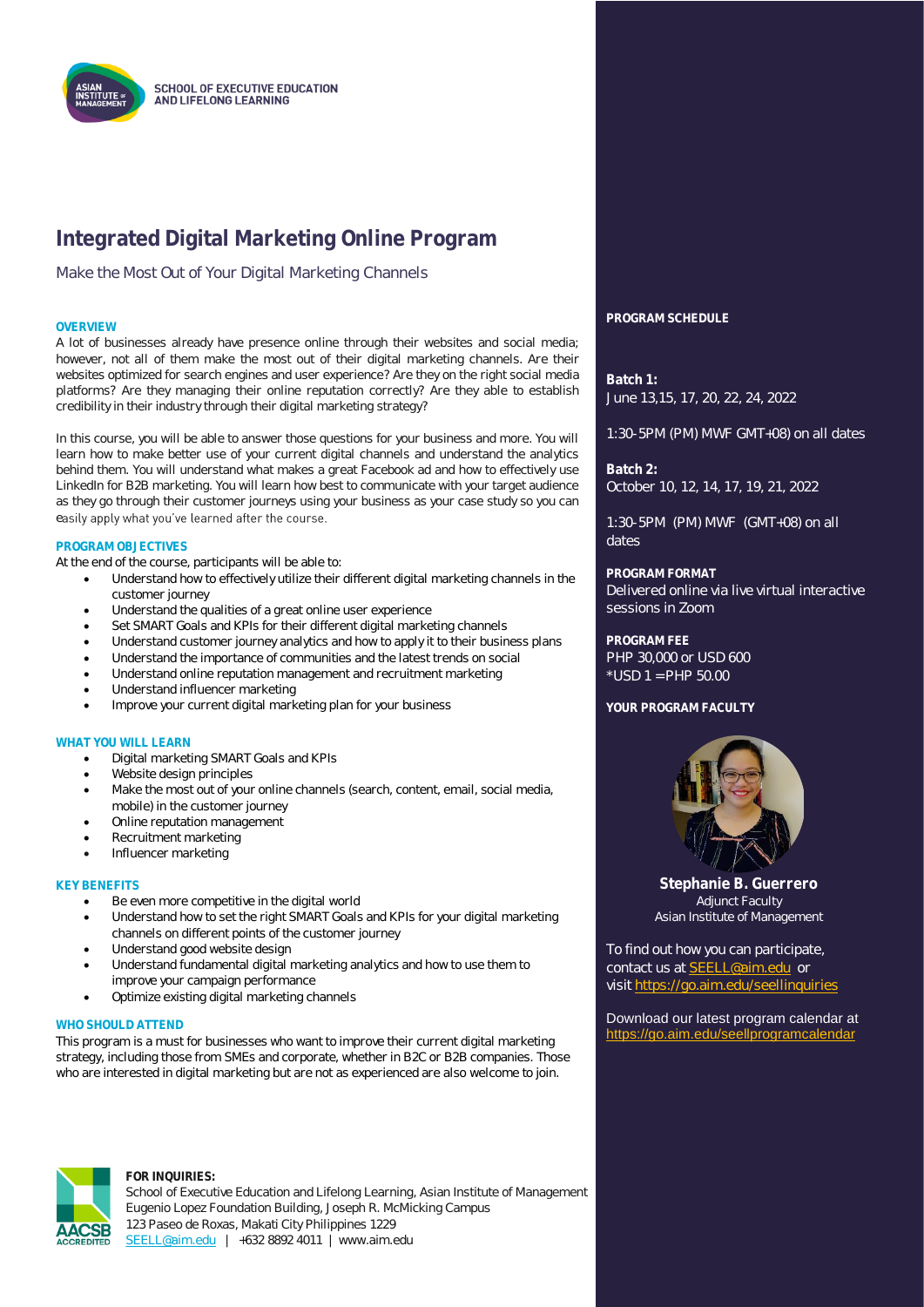

### **Learning Content**

This shows the course coverage of the Integrated Digital Marketing Online Program and it aims to simulate how the course will run in 6 days.





**FOR INQUIRIES:** School of Executive Education and Lifelong Learning, Asian Institute of Management Eugenio Lopez Foundation Building, Joseph R. McMicking Campus 123 Paseo de Roxas, Makati City Philippines 1229 [SEELL@aim.edu](mailto:SEELL@aim.edu) | +632 8892 4011 | www.aim.edu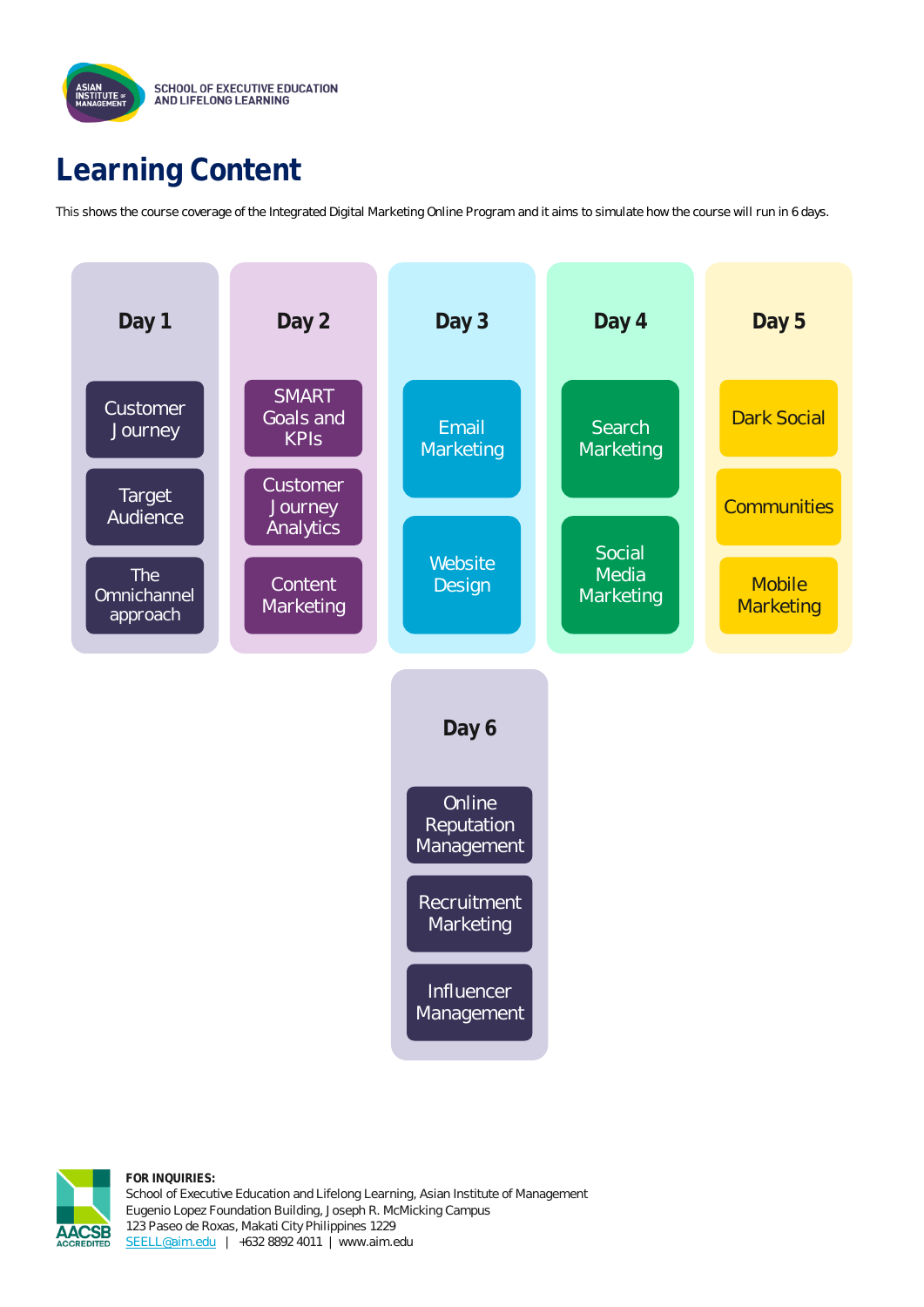

### **Your Program Faculty**



**Stephanie B. Guerrero** Adjunct Faculty Asian Institute of Management

Stephanie Balois Guerrero has over 18 years' experience in marketing and sales. She has experience in digital marketing, brand development, brand building, customer marketing and operations, not only in the Philippines but in South East Asia and the US as well. She has worked in established organizations such as Unilever, Citibank, AXA and Warner Bros, and in start-up environments such as Uber and Tim Hortons Philippines. Her exposure to different industries, such as food and beverage, fast moving consumer goods, financial services, banking, entertainment, and tech, make her a great resource for different types of businesses. She is currently the Chief Operating Officer of Evident Integrated Marketing and PR, with a passion for purpose marketing and esports.

Stephanie has a degree in Industrial Engineering from the University of the Philippines and an MBA from Harvard Business School.



**FOR INQUIRIES:** School of Executive Education and Lifelong Learning, Asian Institute of Management Eugenio Lopez Foundation Building, Joseph R. McMicking Campus 123 Paseo de Roxas, Makati City Philippines 1229 [SEELL@aim.edu](mailto:SEELL@aim.edu) | +632 8892 4011 | www.aim.edu